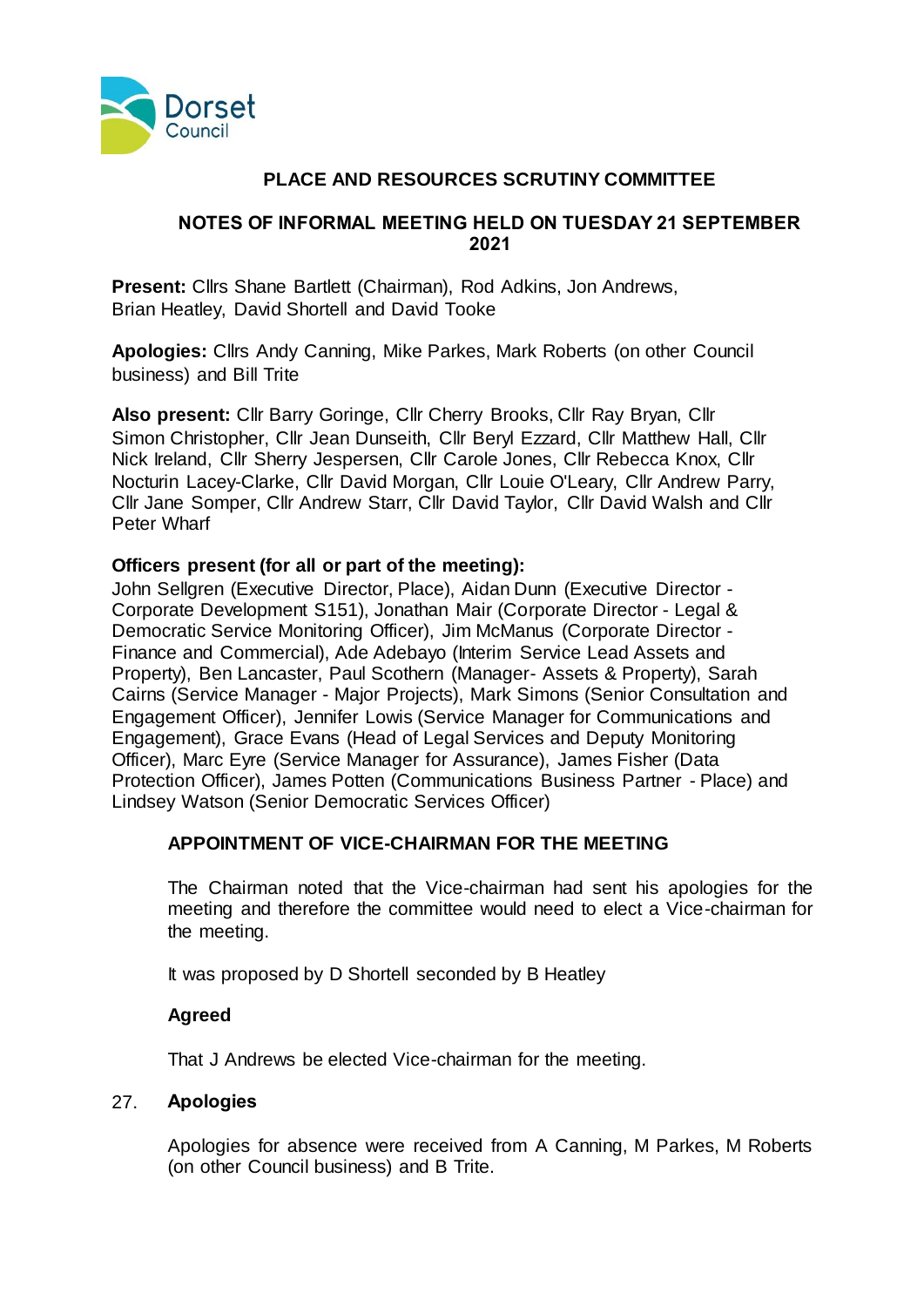### 28. **Declarations of interest**

There were no declarations of interest.

#### 29. **Chairman's Update**

The Chairman provided the following statement:

'In the light of the situation with Covid-19 case rates, Dorset Council's Chief Executive - Matt Prosser has exercised his delegated powers to continue to hold virtual informal committee meetings.

Where a decision is required, committee members will express a 'minded to' decision in respect of recommendations set out in officer reports, with decisions being taken under officer delegated authority in the light of 'minded to' decisions expressed by members in the virtual meetings. Any decisions or recommendations required will be confirmed by the appropriate officer at the conclusion of the committee's debate on an agenda item.'

In addition, the Chairman welcomed Ade Adebayo, recently appointed Interim Service Lead Assets and Property to Dorset Council and to the meeting of the Place and Resources Scrutiny Committee.

### 30. **Public Participation**

A question had been submitted from a member of the public. A copy of the question read out at the meeting and the response provided, is set out at Appendix 1.

# 31. **Questions from Members**

There were no questions from councillors.

### 32. **Property Strategy and Asset Management Plan Quarterly Monitoring Presentation**

The Executive Director of Place provided a presentation which set out progress on the actions associated with the council's Property Strategy and Asset Management Plan.

Points were discussed in the following areas:

- Links with Adult and Children's Services and housing issues
- Capacity within the team to work towards the actions. There was confidence that resources were in the right place
- A councillor webinar on archives would be arranged
- A wide range of implications, including financial, were taken into consideration in the review of assets
- Major disposals would be considered by Cabinet and all councillors were able to attend and ask questions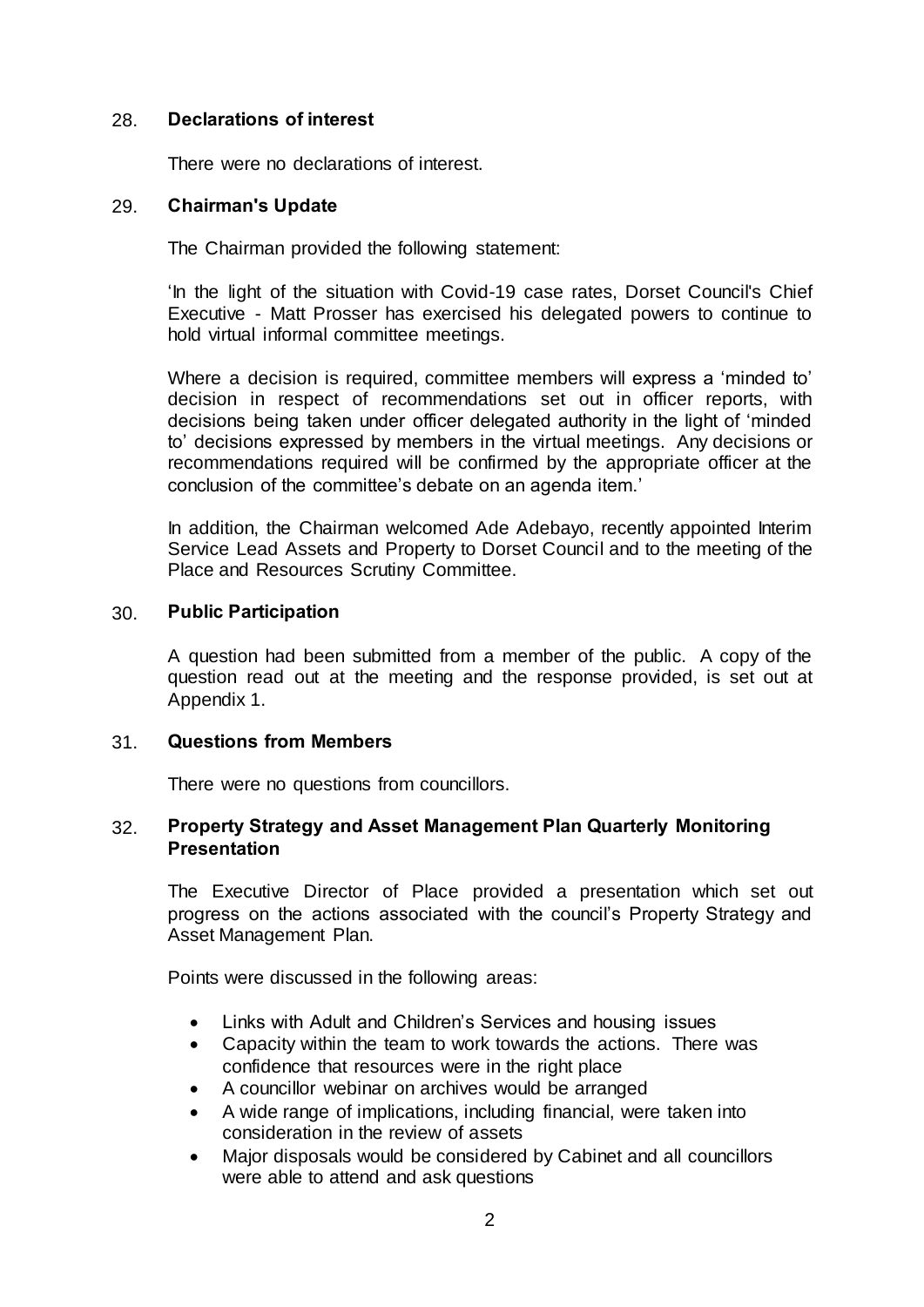- Recognition of the role of ward councillors, town councils and the Dorset Association of Town and Parish Councils in discussing local assets
- Councillors could contact officers with any queries on assets in their ward
- The balance to be made in progressing disposals whilst achieving the best solution
- Work continued with community land trusts and town and parish councils
- Customer Services were undertaking work in respect of hub offices
- Detail provided of the Dorset Workplace Strategy work being undertaken
- The Executive Director of Place paid tribute to staff for their continued work during the team's restructure and Covid-19 Pandemic.

The Chairman noted that the future timing of the report could be considered and adapted as required.

# 33. **Dorset Council Consultation Process**

The committee received and considered a report of the Service Manager – Communications and Engagement and Senior Consultation Officer, which provided an overview of Dorset Council's consultation process.

Councillors considered the contents of the report and points were raised in the following areas:

- How the council gauged the success of consultations undertaken. Examples were provided of recent consultation exercises
- A variety of communication methods were used to get messages out
- The team were working with young people to develop effective engagement with this age group, including through the use of social media
- The importance of consultation was recognised and examples provided of where this was working well
- Different levels of responses to consultations and the potential use of summary documents to ensure that policies and documents were accessible and easier to understand
- The importance of the list of current consultations.

# **5 MINUTE ADJOURNMENT**

The Chairman announced that there would be a five minute adjournment at this point in the meeting.

# 34. **Local Land Charges Service Update**

Arising from the committee's review of the performance dashboard at the last meeting, a report was provided by the Head of Legal Services in respect of the current position with the Local Land Charges Service.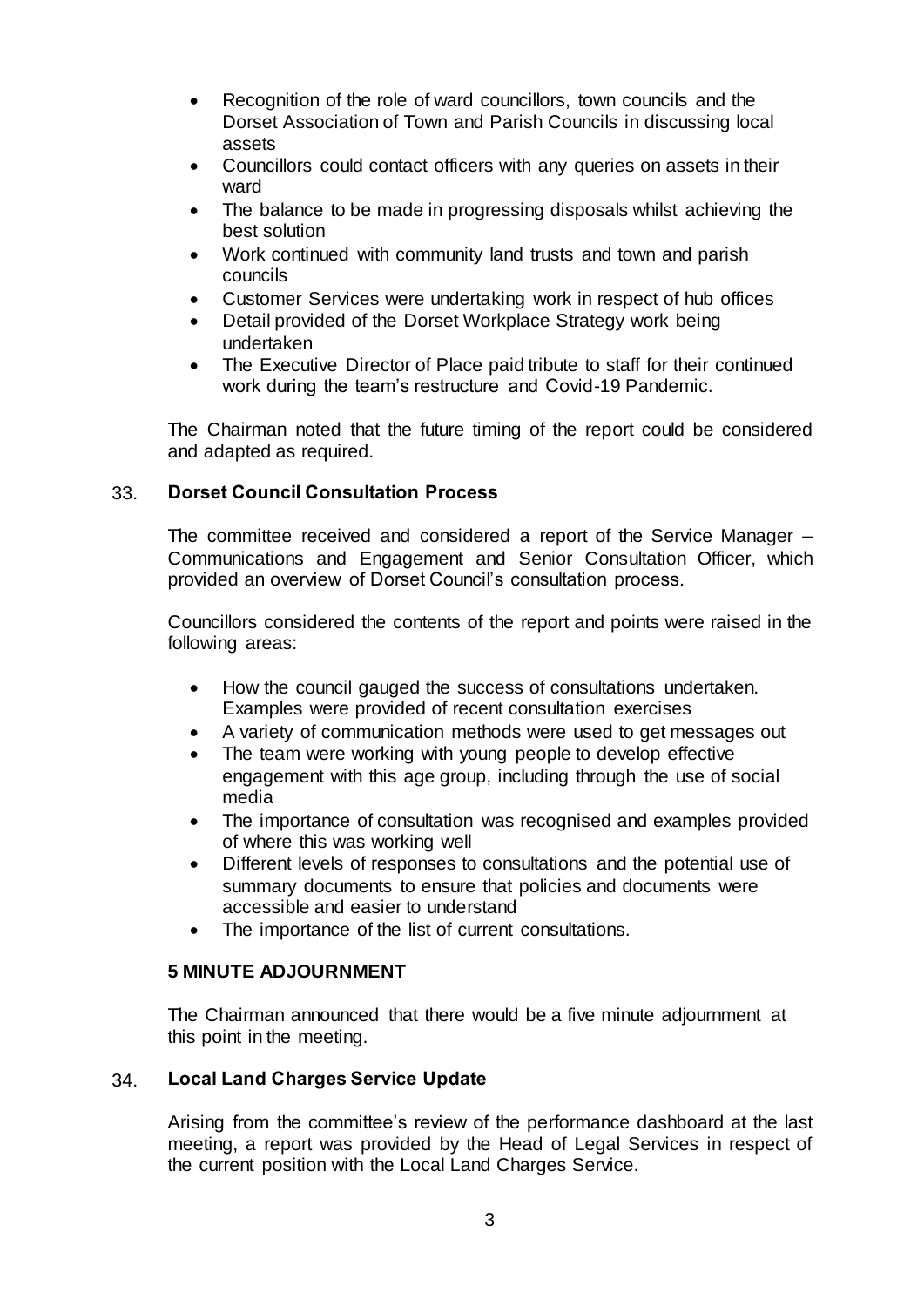The Corporate Director, Legal and Democratic, thanked the committee for bringing the item for discussion in a public meeting. He also thanked officers in the team and colleagues in other services for the work undertaken to address the challenges in the service. He apologised to those people whose searches had been delayed and confirmed his commitment to bring about improvement and to bring the service back to where it was hoped it would be.

In presenting the report, the Head of Legal Services provided the current response times and an update on staffing issues.

The Portfolio Holder for Corporate Development and Change apologised for the delays in the service and noted the reasons for the delays. He paid tribute to the hard work of staff in legal and planning and noted that, although not short-term fixes, the reasons behind the delays were being addressed.

Councillors considered the issues arising from the report and during discussion the following points were raised:

- The Portfolio Holder for Planning highlighted the key role of land charges and both thanked and supported staff for their work in this area. In addition he indicated that he would bring a quarterly planning performance report to the committee at future meetings
- Support and thanks were expressed for the work being undertaken by officers in both land charges and planning. The duty of care for staff was recognised
- It was agreed that councillors would be kept better informed, in order to be able to respond to questions and comments from the public
- Representations had been made to MPs in respect of the pressures put on local councils during this time
- As the service migrated to a single register, the level of manual checking would be reduced
- The Head of Legal Services provided an overview of staffing and budget issues in the area

In accordance with the Constitution, at this point in the meeting it was proposed by J Andrews seconded by D Shortell that the meeting continue beyond 3 hours. This was supported by the committee.

- The Head of Legal Services provided information on the project plan for migration of the service to a single IT system
- There was a need for timely and effective communications with the public and the Head of Legal Services would discuss this with the Communications Team
- The Chairman requested that a further report be brought to the next meeting of the committee to provide an update on performance and response times
- The Chairman also requested a further report to a future meeting of the committee about project governance and arrangements for the convergence of the land charges registers.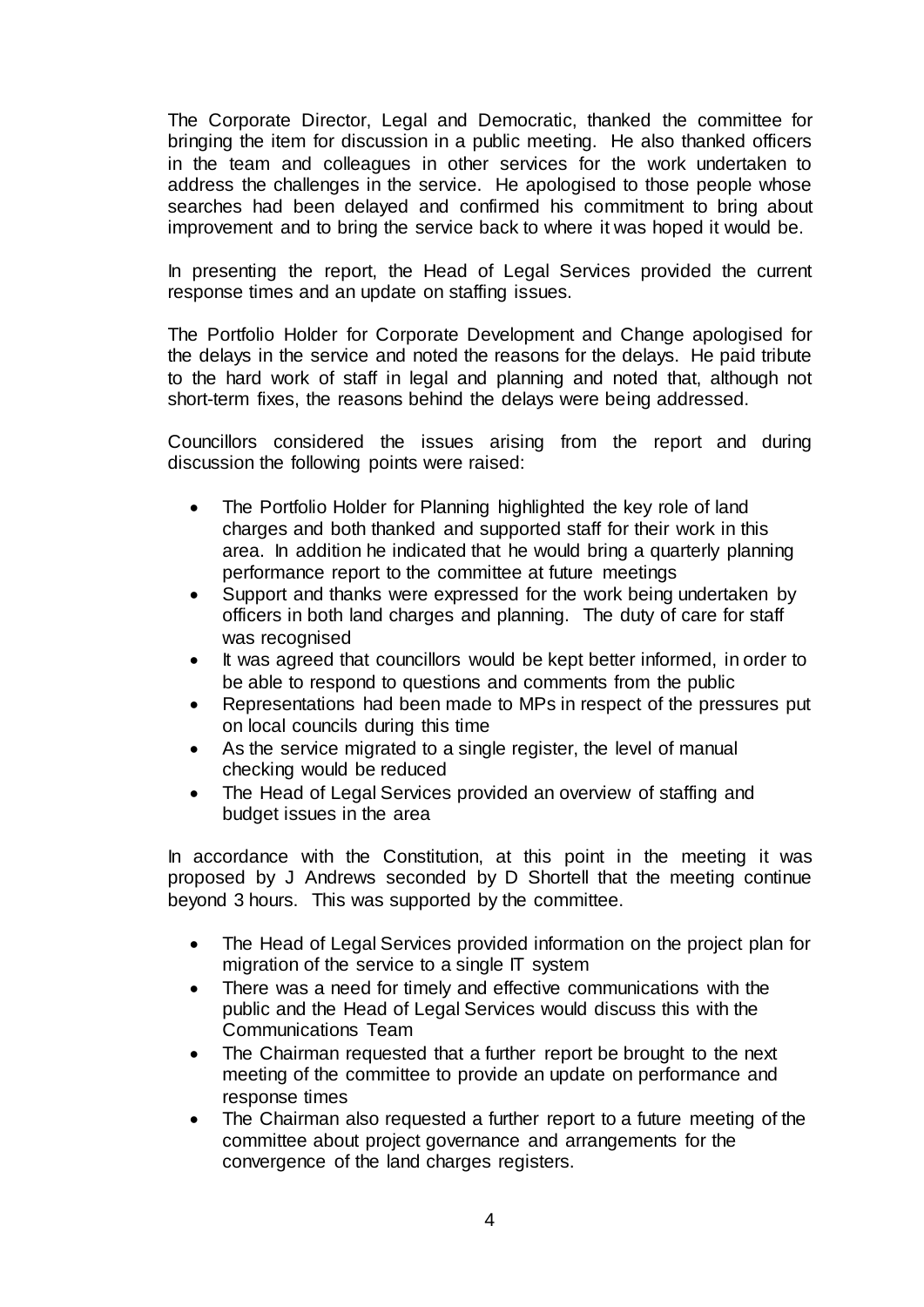# 35. **Information Compliance - Key Performance Indicators**

Arising from the committee's review of performance information at the last meeting, a report was received from the Service Manager for Assurance, to set out actions being taken to improve the current key performance indicators relating to information requests made to the Council.

Councillors considered the report and raised points in the following areas:

- There was a need to better understand what the common Freedom of Information requests to the council were and whether some information could be made more readily available online
- A review of the performance indicators in this area could assist in providing further information to show how far outside of the target date, requests were
- In respect of Subject Access Requests, the potential for outsourcing particular elements would be investigated in order to speed up the process in certain parts

The Chairman requested a further report to the next meeting of the committee in November to update on the discussions in respect of Subject Access Requests and review of the performance indicators.

# 36. **Place and Resources Scrutiny Committee Forward Plan**

Councillors reviewed the committee's forward plan and noted items to be considered at the next meeting of the committee on 16 November 2021.

Comments were made as follows:

- J Andrews noted that he would be submitting a review request related to community transport
- A question was asked on progress with the local plan and this would be picked up with the Chairman following the meeting
- The quarterly planning performance report would be added to the committee's forward plan.

# 37. **Cabinet Forward Plan and Decisions**

The committee noted the Cabinet Forward Plan and decisions taken at recent meetings, which the committee could use in order to identify potential areas for post decision review.

#### 38. **Urgent items**

There were no urgent items.

#### 39. **Exempt Business**

There was no exempt business.